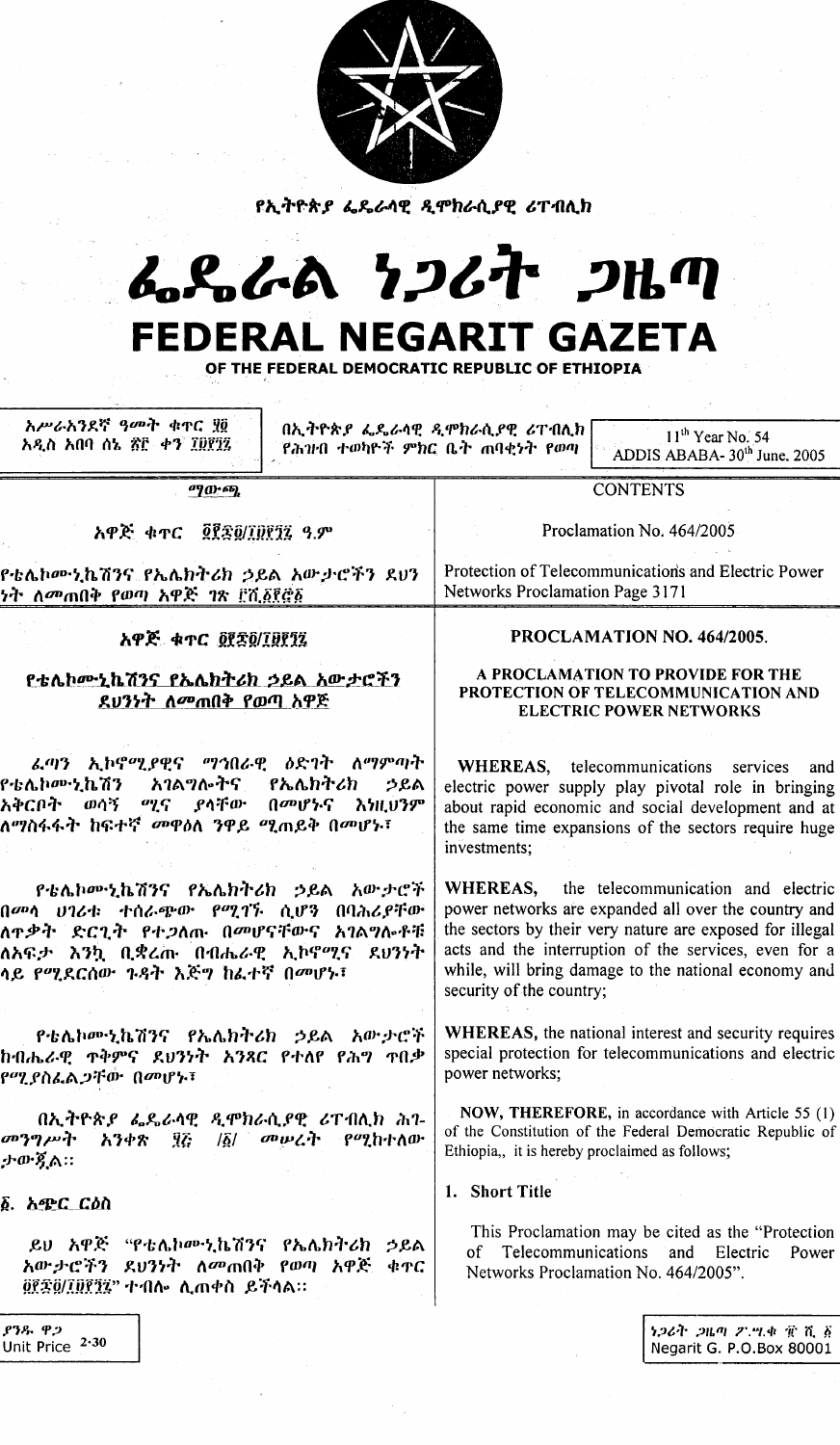**PY STEE 12.** 

<u>ህዲራል ነጋሪት ጋዜጣ ቁጥር ያ</u>፬ ሰኔ ሸሮ ቀን ፲፱፻፺፯ ዓ.ም

## g. ትርጓሜ

*የ*ቃሉ አገባብ ሌላ ትርጉ*መ* የሚያሰጠው ካልሆነ ስተቀር በዚህ አዋጅ ውስጥ፣

"የቴሌኮመኒኬሽን አውታር" ማለት ከቴሌኮሙኒ  $\delta$ / ኬሽን ሲስተመ ጋር በተያያዘ አገልግሎት ላይ የዋለ ወይም እንዲውል የታቀደ ማናቸውም መሣሪያ፣ የመሣሪያው ተገጣሚ አካል፣ ሳተሳይት፣ አፕቲካል ፋይበር፣ ታወር፣ ማስት፣ አንቴና፣ ሽቦ፣ ኬብል፣ ምሰሶ ወይም ማናቸውም እስትራክቸር ነው፤

፪/ "የኤሌክትሪክ ኃይል አውታር" ማለት የኤሌክትሪክ ኃይል ከማመንጨትና ማስተሳለፍ ሲስተም *ጋ*ር በተደደዘ አገልግሎት ላይ የዋለ ወይም እንዲውል ግባናቸውም መሣሪያ፣ የመሣሪያው የታቀደ ተገጣሚ አከል፣ ሽቦ፣ ኬብል፣ ምሰሶ ወይም ማናቸውም እስትራክቸር ነው፣

- "የቴሌኮሙኒኬሽን አገልግሎት ሰጪ ድርጅት"  $\mathbf{r}_l$ የተቋቋመና ማለት ነ  $0<sub>q</sub>$ ከኢትዮጵያ ቴሌኮሙኒኬሽን ኤጀንሲ ፌቃድ አውጥቶ የቴሌኮሙኒኬሽን ሥራ የሚሠራ ሰው ነው፣
- $\ddot{\mathbf{0}}$ "የኤሌክትሪክ ኃይል አቅራቢ ድርጅት" ማለት በሕግ የተቋቋመና ከኢትዮጵያ ኤሌክትሪክ ኃይል ኤጀንሲ ፌቃድ አውዋቶ የኢሴክትሪክ ኃይል የማቅረብ ሥራ የሚሠራ ሰው ነው፤
- ζ:/ "ሰው" ማለት የተፈ**ዋሮ ሰው ወይ**ም በሕግ የሰውነት መብት የተሰጠው አካል ነው።
- $\mathbf{r}$ . <u>r n +</u>
	- $\rho$ <sup> $q$ </sup> $q$  $\gamma$ <sup> $\gamma$ </sup>.  $\int d^{n} \theta$  $0764$  $\delta/$ **የቴሌ**ኮሙኒኬሽንና የኤሌክትሪክ አውታሮች በዚህ አዋጅ መሠረት የተለየ ዋበቃ ተሰዋቷቸዋል፣
	- ፪/ በየደረጃው ያለ የፌደራልና የክልል አስተዳደር አካላት ከቴሌኮሙኒኬሽን አገልግሎት ሰጪ ድርጅት አና <u>ከኤሌክትሪክ ኃይል</u> አቅራቢ ድርጅት ጋር በመተባበር በመሳ ሀገሪቱ የተዘረጉ የቴሌክሙኒኬሽንና **.የኤሌክትሪክ** ኃይል አውታሮችን የመጠበቅ ኃሳፊነት አለባቸው፣

*ግን*ኛውም ፌዴራልና የክልል ከተማ አስተዳደር  $\tilde{\Gamma}$ / አካላት የግንባታ ፌቃድ ከመስጠታቸው በፊት በአካባቢው የቴሌሙኒኬሽን ወይም ኤሌክትሪክ ኃይል አው*ታ*ር ስለመኖሩ እና ፌቃድ ጠያቄው አካልም ግንባታ ከማካሄዱ በፊት በቴሌኮሙኬሽን ወይም በኤሌክትሪክ አው ታር ሳይ **7.8ት** የማይደርስ መሆኑን ማረጋገጥ አለባቸው።

### 2. Definitions

In this Proclamation, unless the context requires otherwise:

 $1/\sqrt{2}$ "telecommunication networks" means any equipment or accessories thereof, satellite, optical fiber, wire, cable, tower, mast, antenna. pole or any structure used or intended to be used in connection with telecommunications system;

2/ "electric power network" means any equipment or accessories thereof, wire, cable, pole or any structure used or intended to be used in connection with electric power generation and transmission system;

- $3/$ "telecommunications service provider" means a telecommunications operator established by law and having license from the Ethiopian Telecommunication Agency;
- $4/$ "electric power supplier" means an electric power supplier established by law and having license from the Ethiopian Electric Agency;
- 5/ "person" means a natural or juridical person

#### 3. Protection

- 1/ Telecommunications and electric power networks all over the country are hereby provided special protection by this Proclamation.
- 2/ Any federal and regional administrative body shall, in collaboration with the telecommunication service provider and electric power supplier. have the duty to protect telecommunications and electric power networks.
- 3/ Any federal and regional city administrative body shall ensure whether there are telecommunications or electric power networks prior to issuance of construction license and any person who acquired license, shall also guarantee that no damage shall occur on telecommunications or electric power networks.